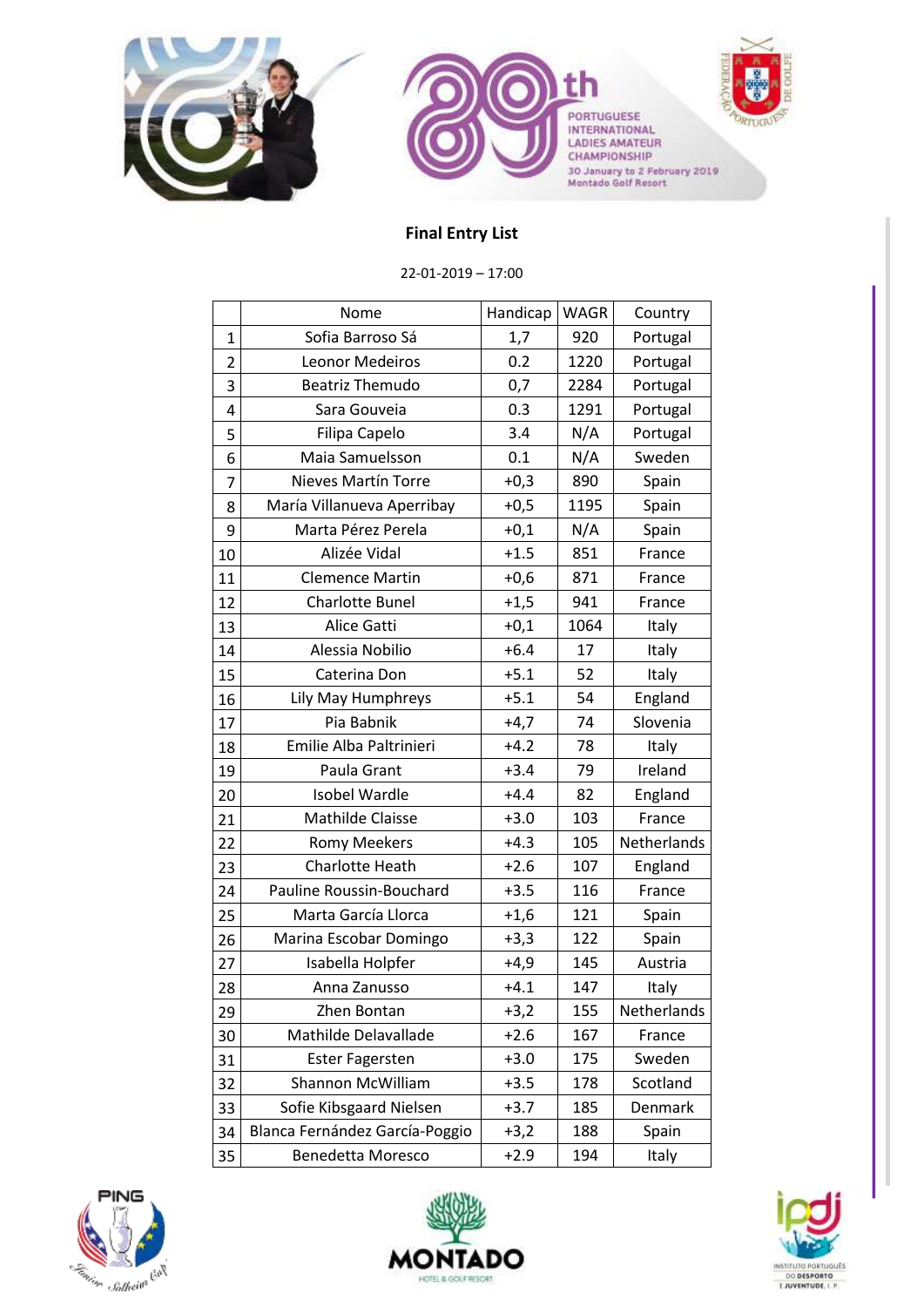



Virginia Bossi +2.6 196 Italy









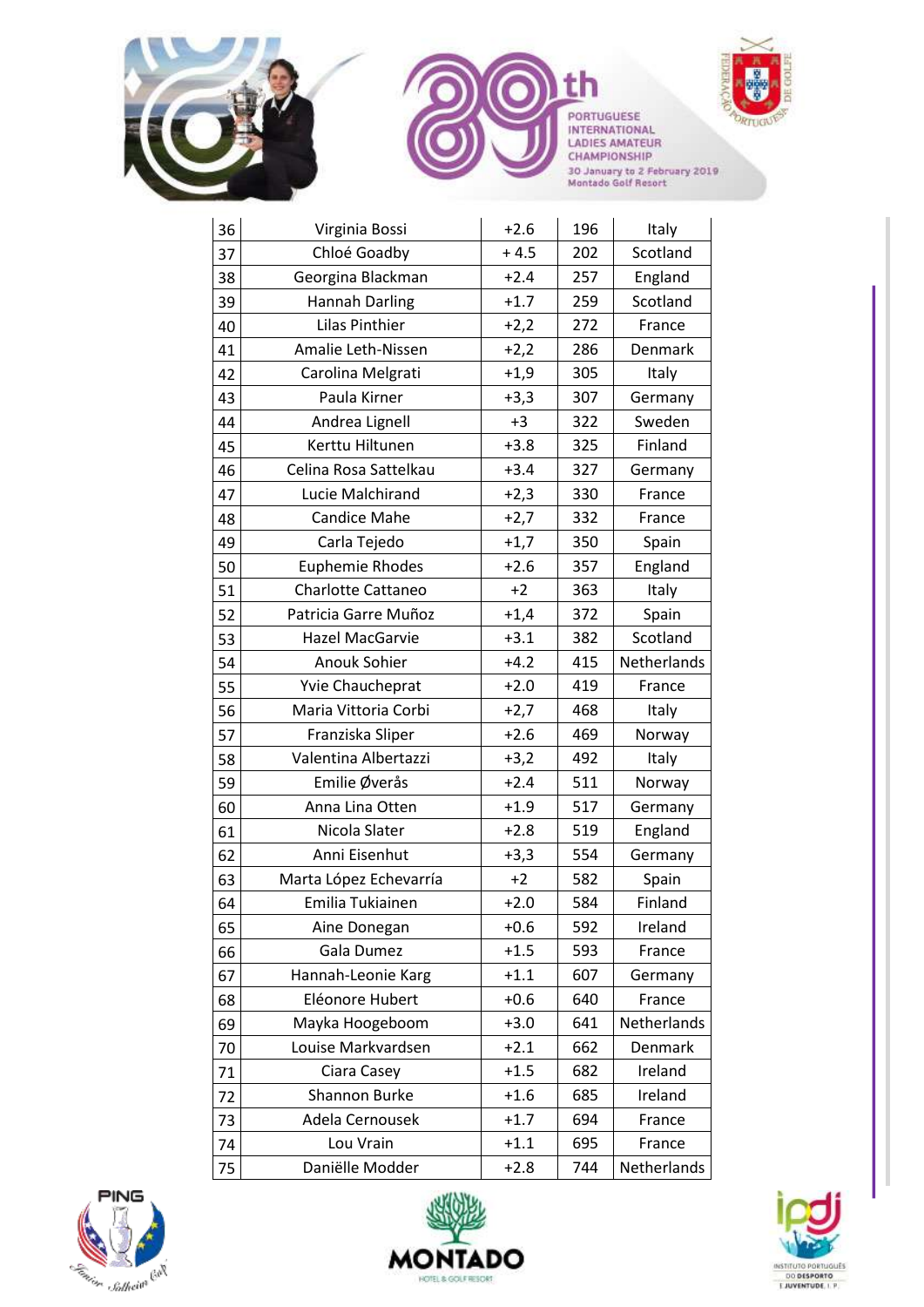







| 76                  | Carys Worby                | $+1.0$ | 816  | Wales       |  |  |
|---------------------|----------------------------|--------|------|-------------|--|--|
| 77                  | Kajsa Arwefjäll            | $+1,5$ | 837  | Sweden      |  |  |
| 78                  | Lois Lau                   | $+1.8$ | 849  | France      |  |  |
| 79                  | Ffion Tynan                | $+0.5$ | 850  | Wales       |  |  |
| 80                  | Smilla Tarning Sønderby    | $+1,1$ | 856  | Denmark     |  |  |
| 81                  | Ginnie Lee                 | $+1.4$ | 867  | Swiss       |  |  |
| 82                  | Victoria Monod             | $+2.5$ | 881  | Swiss       |  |  |
| 83                  | Fie Olsen                  | $+1.6$ | 898  | Denmark     |  |  |
| 84                  | Lauren Holmey              | $+0.9$ | 913  | Netherlands |  |  |
| 85                  | Klara Wildhaber            | $+1.9$ | 935  | Swiss       |  |  |
| 86                  | Oda Sofie Kilsti           | 0,4    | 950  | Norway      |  |  |
| 87                  | Elisa Corcoran             | 2.1    | 985  | Ireland     |  |  |
| 88                  | Jordan Ryan                | $+0.8$ | 1000 | Wales       |  |  |
| 89                  | Olivia Bergner             | $+2.9$ | 1001 | Germany     |  |  |
| 90                  | Sophie Witt                | $+2,8$ | 1032 | Germany     |  |  |
| <b>Waiting List</b> |                            |        |      |             |  |  |
| $\mathbf{1}$        | Billie-Jo Smith            | $+1.4$ | 1041 | England     |  |  |
| $\overline{2}$      | Lea-Anne Bramwell          | 0.1    | 1046 | Wales       |  |  |
| 3                   | Aurora Colombo             | 0.4    | 1084 | Swiss       |  |  |
| 4                   | Anna Cathrine Krekling     | $+0.8$ | 1107 | Norway      |  |  |
| 5                   | Ekaterina Malakhova        | $+1.6$ | 1114 | Russia      |  |  |
| 6                   | Sara Ericsson              | $+2.9$ | 1136 | Sweden      |  |  |
| 7                   | Andrea Grimberg Lignell    | $+2,9$ | N/A  | Sweden      |  |  |
| 8                   | Nina Lang                  | $+2.6$ | 1279 | Germany     |  |  |
| 9                   | <b>Ellie Gower</b>         | $+2.3$ | N/A  | England     |  |  |
| 10                  | Mia Sandtorv Lussand       | $+1.8$ | N/A  | Norway      |  |  |
| 11                  | <b>Christin Eisenbeiss</b> | $+1.6$ | N/A  | Germany     |  |  |
| 12                  | Donche-Gay                 | $+1.5$ | N/A  | <b>USA</b>  |  |  |
| 13                  | Chiara Jetter              | $+1,5$ | 2035 | Germany     |  |  |
| 14                  | <b>Lizzy Peeters</b>       | $+1.5$ | 1668 | Netherlands |  |  |
| 15                  | <b>Megan Giles</b>         | $+1.4$ | 1383 | England     |  |  |
| 16                  | Rosie Belsham              | $+1.4$ | 1678 | England     |  |  |
| 17                  | <b>Caroline Hermes</b>     | $+1.1$ | 1286 | Germany     |  |  |
| 18                  | Sarah Gee                  | $+1$   | 2680 | England     |  |  |
| 19                  | Penelope Brown             | $+0.9$ | 1340 | England     |  |  |
| 20                  | Magdalena Maier            | $+0.7$ | 1506 | Germany     |  |  |
| 21                  | Louisa Carlbom             | $+0,6$ | N/A  | Sweden      |  |  |
| 22                  | Jette Schulze              | $+0.5$ | N/A  | German      |  |  |
| 23                  | Camille Banzet             | $+0,5$ | 1229 | France      |  |  |
| 24                  | Lou Rousselot              | $+0.2$ | 1421 | France      |  |  |